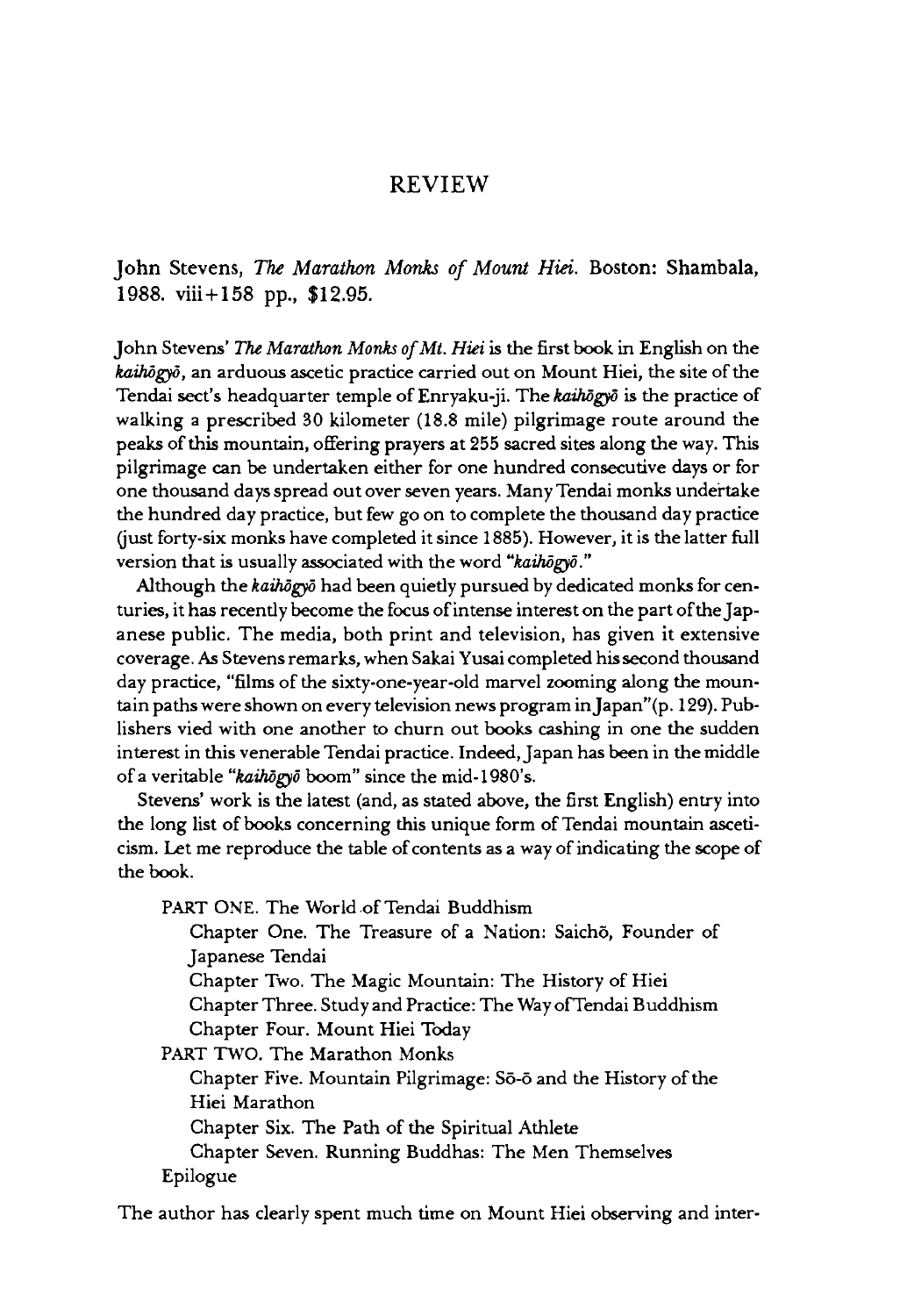viewing the *kaihdgyd* practitioners. In the process, he has gained a thorough understanding of how this practice is carried out on the mountain today. The result of his "fieldwork" is presented in chapters six and seven, which form the fore of the volume. These chapters are the best parts of the book. Chapter six, "The Path of the Spiritual Athlete," is an excellent exposition of the mechanics of the *kaihogyo* practice. The final chapter, "Running Buddhas: The Men Themselves," describes in fascinating detail some of the major contemporary *kaihōgyō* practitioners and their experiences. The brief but inspiring biographical sketches of Hakozaki Bunnō, Hagami Sōchō, Utsumi Shunshō, and Sakai Yusai — all noted *kaihdgyd* monks of the modem era — found in this last chapter are without question the high points of this book.

In contrast to the painstaking research and attention to detail which characterize the final two chapters, chapters one through five,which treat the historical and philosophical background of the *kaihdgyd* practice, are sketchy and superficial. Stevens rushes through these five chapters in sixty short pages, far too brief to do justice to the topics covered. Moreover, he occasionally displays a disturbing lack of historical perspective. In dealing with Chih-i, the Chinese founder of Tendai (Chinese: T'ien-t'ai) Buddhism, he relates a legend (without identifying its source) that Chih-i was originally a follower of Ch'an (Zen). However, Ch'an did not become an independent movement within Chinese Buddhism until well over a century after Chih-i's death. This legend is clearly apocryphal, and should have no place in a dispassionate account of Chih-i's life. Another incongruity is found in the section recounting Saichō's obscure work on sutra-copying, "Admonitions for Sutra Copyists," while Saicho's efforts to built a Mahayana ordination platform on Mt. Hiei, generally considered his most important achievement, merits barely half a page of discussion.

Several mistakes mar this earlier portion of the book. The brief definitions (given on page 12) of each of the Four Doctrines of Conversion, the fundamental categories of Tendai hermeneutics, are sheer nonsense. Another glaring error appears on page 23, where the monk Tokuitsu, with whom Saichō engaged in a doctrinal battle over the question of whether all beings can attain Buddhahood, is wrongly identified as an adherent of the Kegon sect. Tokuitsu, in fact, belonged to the Hosso sect. This is important because, like the Tendai sect, the Kegon sect held to the doctrine of the One Vehicle, which declares that all beings without exception become Buddhas. As Groner has stated (1984, pp. 102— 103), Saicho made extensive use of arguments found in Kegon works to defend his position of universal Buddhahood against Tokuitsu's Hossō position that not all beings have the innate capacity to become Buddhas.

Finally, the text contains several errors in Japanese and Chinese proper names. K uo-ch'ing Temple is mistakenly given as K'uo-ch'ing Temple on page 19. On page 50 Ono-ji should be Onjoji, and Koji-rin should be Koji-rin. On page 136, note 5, Junjiro Takakusa should be Junjiro Takakusu. Incidentally, the 1956 edition ofTakakusu's *The Essentials of Buddhist Philosophy,* which is cited in note 5,page 136,was not published by the University of Hawaii Press, but by